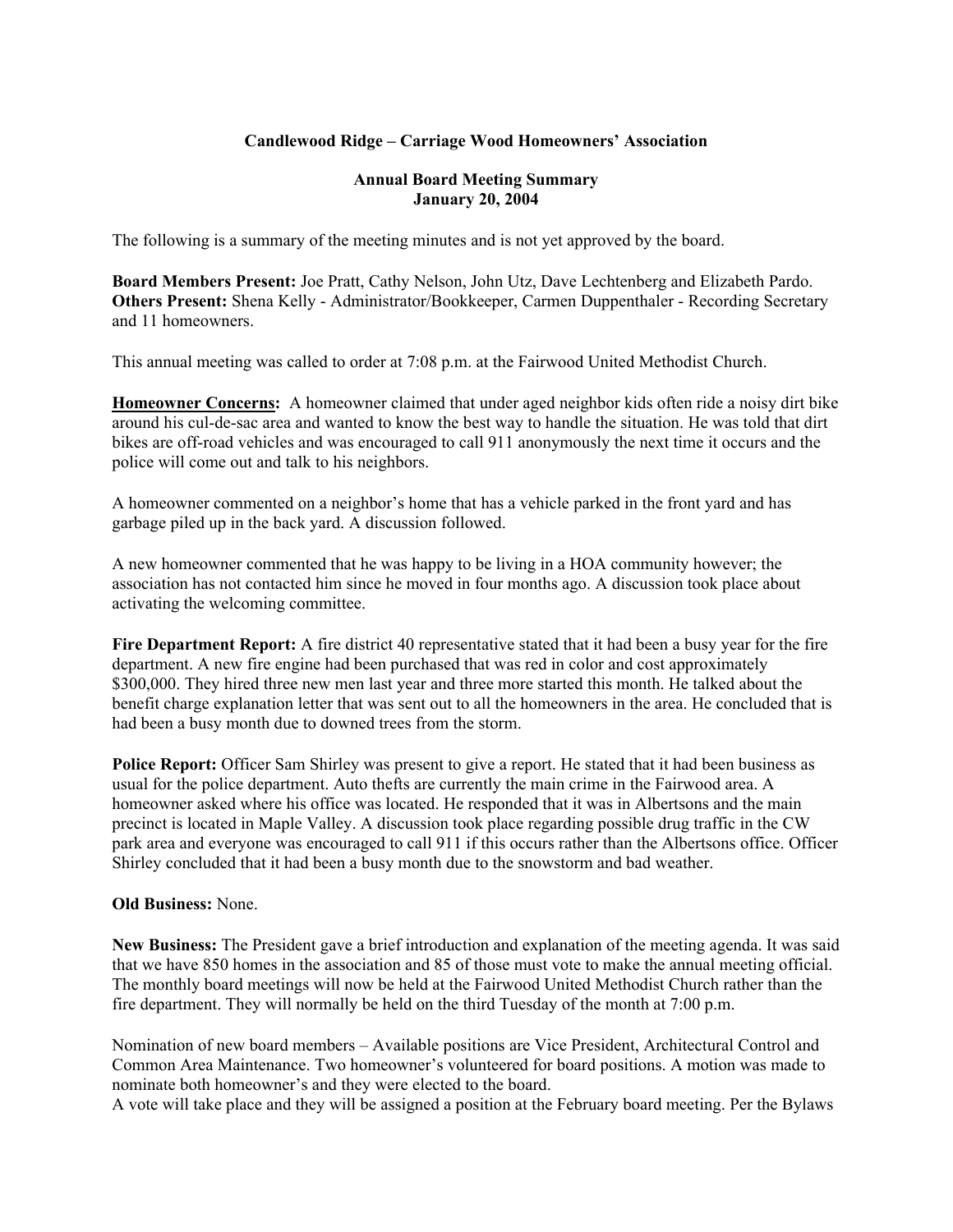rules concerning vacancies, the board will appoint someone to fill the third opening, which is the final year of a three-year term.

**Legal and Insurance Report:** An explanation of the legal and insurance duties and expenses was given. The 2002/2003 legal expense report was presented and discussed. It was said that delinquent dues are a consistent problem. A board member mentioned the possibility of using a collection agency verses a lawyer to collect delinquent dues and is currently researching this issue. A discussion took place about the expense of lawyer/legal fees and the possibility of changing to a stricter HOA rules and regulations approach. The president discussed the alternative possibility of revising the HOA bylaws and covenants to make them stricter, however a 75% approval of all 850 homes would be needed.

**Common Areas:** The five year capital improvement plan was presented and discussed. The Candlewood Ridge Park pathway repair/replacement is on this year's plan. The common area 2003 actual/budget verses 2004 budget proposal was presented and discussed. The "targeted improvements" to consider for 2004 include tree pruning at CR entry, tree pruning at CR/CW parks, updating the sprinkler systems, possible sidewalk maintenance and bark as needed. It was said that many common area volunteer opportunities are available and we encourage anyone interested in helping to contact the common area chairman.

If there is something you would like to see done in one of the common areas, please consider coordinating that activity. There is money in the budget for targeted improvements. Put together a plan and cost estimate and present it to the board for approval.

#### **Architectural Report:** No report was given.

A description of the Architectural Control board chairman position that is available was given.

**Complaints:** The complaints report for the year-end 2003 was presented and discussed. Total complaints were 36 (14 carried over from 2002). 30 of the complaints are closed, 5 are pending and being worked on with the homeowner and 1 is new.

**Treasurer's Report:** A presentation of the budget report was discussed as mailed out to the homeowners. The Treasurer said that we do have a balanced budget. The board had voted in a dues increase of 3%, which they believe is necessary for inflation and other increased expenses. A report was presented showing the different areas of the budget and each expense fund was explained. It was said that we are now in year 3 of our 5-year plan and need to continue planning for our extended future.

2004 Budget – A motion was made to waive the written vote and to replace with an oral vote. The motion passed. A motion was made to approve the 2004 budget as presented at the annual meeting. It was seconded and passed.

**Special Topics:** Web and Email address: Email crcwhoa@hotmail.com Web www.geocities.com/crcwhoa

A motion was made to adjourn the meeting at 8:28 p.m.

#### **Next Board Meetings:**

2/17/04 - 7:00 p.m. at the Fairwood United Methodist Church. 3/16/04 - 7:00 p.m. at the Fairwood United Methodist Church. 4/20/04 - 7:00 p.m. at the Fairwood United Methodist Church. All Homeowners are welcome to attend. (425) 227-4227